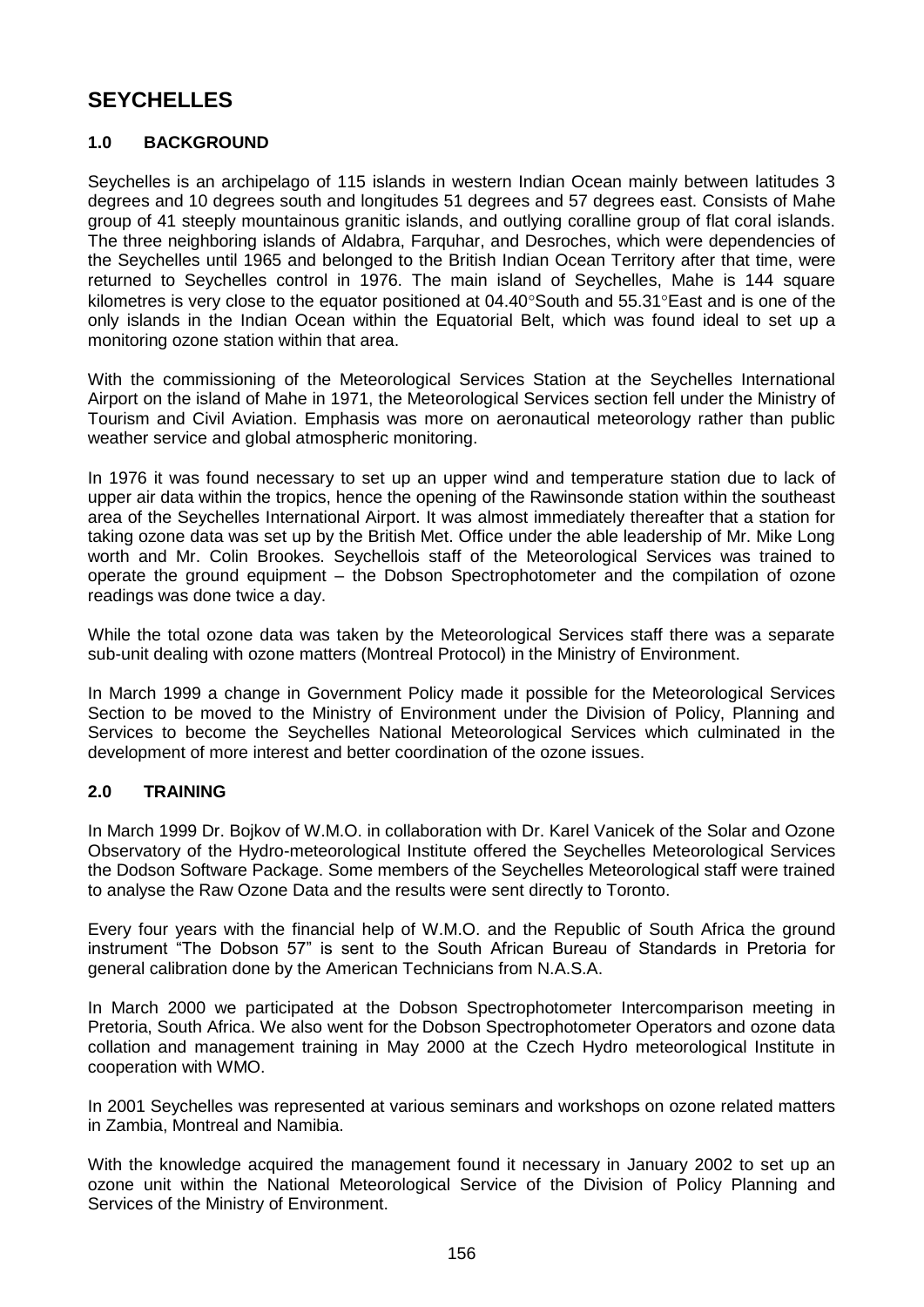### **3.0 RESEARCH**

Global studies in ozone have shown that the amount of ozone in an atmospheric column in the tropics is very small as compared to polar region and mid-latitudes. Due to that reason the amount of solar radiation with harmful Ultra-Violet radiation rays received in Mahe, Seychelles is very large. Even a small change of the amount of ozone in the atmosphere will adversely affect Seychelles. And this is why steps are being taken to properly monitor the ozone content in that parts of the World, hence contribute in protecting the ozone layer.

Even though readings of the total ozone started way back in 1976, due to a lack of trained research staff, ozone raw data was sent to British Meteorological Office to be analysed and sent to the World Ozone and Ultraviolet Radiation Data Centre. Unfortunately no feedback was made available to us, and at the present the ozone readings in our possession date back to the year 1994 till presently.

Even though much has been done on finding alternatives to Ozone Depleting Substances, studies of the available ozone readings are very limited. The studies at the moment are geared towards the following-

1. Ozone fluctuations over the years, and

2. Seasonal total ozone variations – namely variations between the South-East Monsoons and the North-West Monsoons.

To date no substantial conclusions have been achieved, but from the following table the mean monthly ozone between the years 1994 to 2001 plotted month by month illustrates the distribution of total ozone within this region.

| <b>YEAR</b> | <b>MONTHS</b><br>(ozone unit-DU) |            |            |            |            |            |     |     |            |     |            |            |
|-------------|----------------------------------|------------|------------|------------|------------|------------|-----|-----|------------|-----|------------|------------|
| Month       | <b>JAN</b>                       | <b>FEB</b> | <b>MAR</b> | <b>APR</b> | <b>MAY</b> | <b>JUN</b> | uul | AUG | <b>SEP</b> | OCT | <b>NOV</b> | <b>DEC</b> |
| 1994        | 244                              | 246        | 248        | 248        | 250        | 250        | 259 | 273 | 265        | 260 | 260        | 265        |
| 1995        | 257                              | 256        | 262        | 269        | 263        | 259        | 255 | 250 | 253        | 258 | 253        | 247        |
| 1996        | 245                              | 238        | 246        | 249        | 248        | 241        | 246 | 256 | 279        | 281 | 274        | 267        |
| 1997        | 262                              | 261        | 272        | 276        | 271        | 267        | 266 | 268 | 270        | 259 | 250        | 239        |
| 1998        | 230                              | 232        | 242        | 242        | 248        | 251        | 256 | 256 | 263        | 271 | 267        | 258        |
| 1999        | 258                              | 257        | 254        | 276        | 271        | 257        | 269 | 265 | 265        | 259 | 255        | 245        |
| 2000        | 233                              | 245        | 255        | 265        | 266        | 262        | 256 | 253 | 250        | 255 | 253        |            |

Figure 1